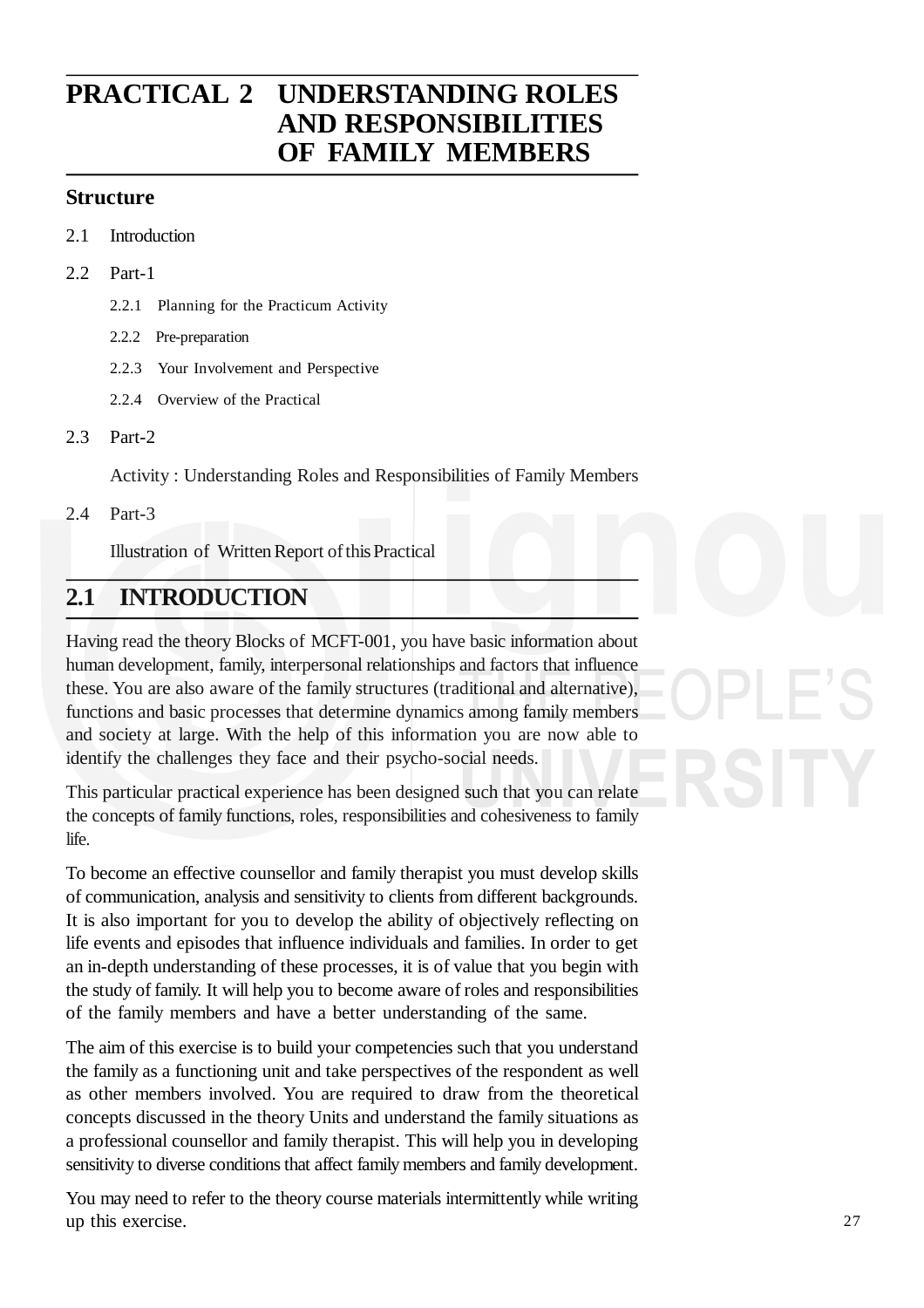## **Objectives:**

After undertaking this Practical, you will be able to:

- Identify strengths and weaknesses in the family members in a family context; and
- Describe one's role in the family with respect to relationships, work allocation and resource sharing.

## **2.2 PART-1**

## **2.2.1 Planning for the Practicum Activity**

Because this exercise is with a family, you have to take prior appointment before starting the practicum activity. Do not begin doing the practical activities before you have finished the theory Blocks of the Course. Remember, this activity has to do with family members and analysis of the family processes. So, the more you think about it consciously and objectively (without any preconceived notions or beliefs) the better will the product be!

## **2.2.2 Pre-preparation**

The Practicum activity is divided into two phases with one task in each phase. As this Practicum activity is interpretive in nature (involving more thinking and organisation of thoughts and ideas), you should begin thinking of all the tasks in advance, at least a week or two before actually executing the tasks.

At the end of each phase, keep in mind that you must have some written record of the whole experience and your thoughts on it. You may jot these down as bullet points also.

Now, we move to how you and the respondent's family should be involved in the tasks.

## **2.2.3 Your Involvement and Perspective**

Start taking information about the respondent's family in terms of the relationships shared, its overall composition, unique aspects and lacunae. You will also need to ask about family member's role and position in the family very consciously. Begin evaluating the respondent's role in the family and start making notes. These will help you write the final report. You may also wish to write down some events and episodes from everyday life that made you think of theoretical concepts in the Course. Try to match your records of events and relationships with the content in the Units. You will be surprised to know how interesting the whole process becomes! Make notes of the similarities of the respondent's family life experiences with the Course content. There may also be differences and you must highlight them in the report. Be sure to refer to theoretical concepts of the Course in the interpretation or analysis parts of your report.

## **2.2.4 Overview of the Practical**

This Practicum activity requires you to carry out tasks in two phases; each phase has one task in it. They are listed below along with the format in which you are required to submit them. Use of these given formats would help you organise your material systematically. Better organisation and clarity definitely fetches more marks.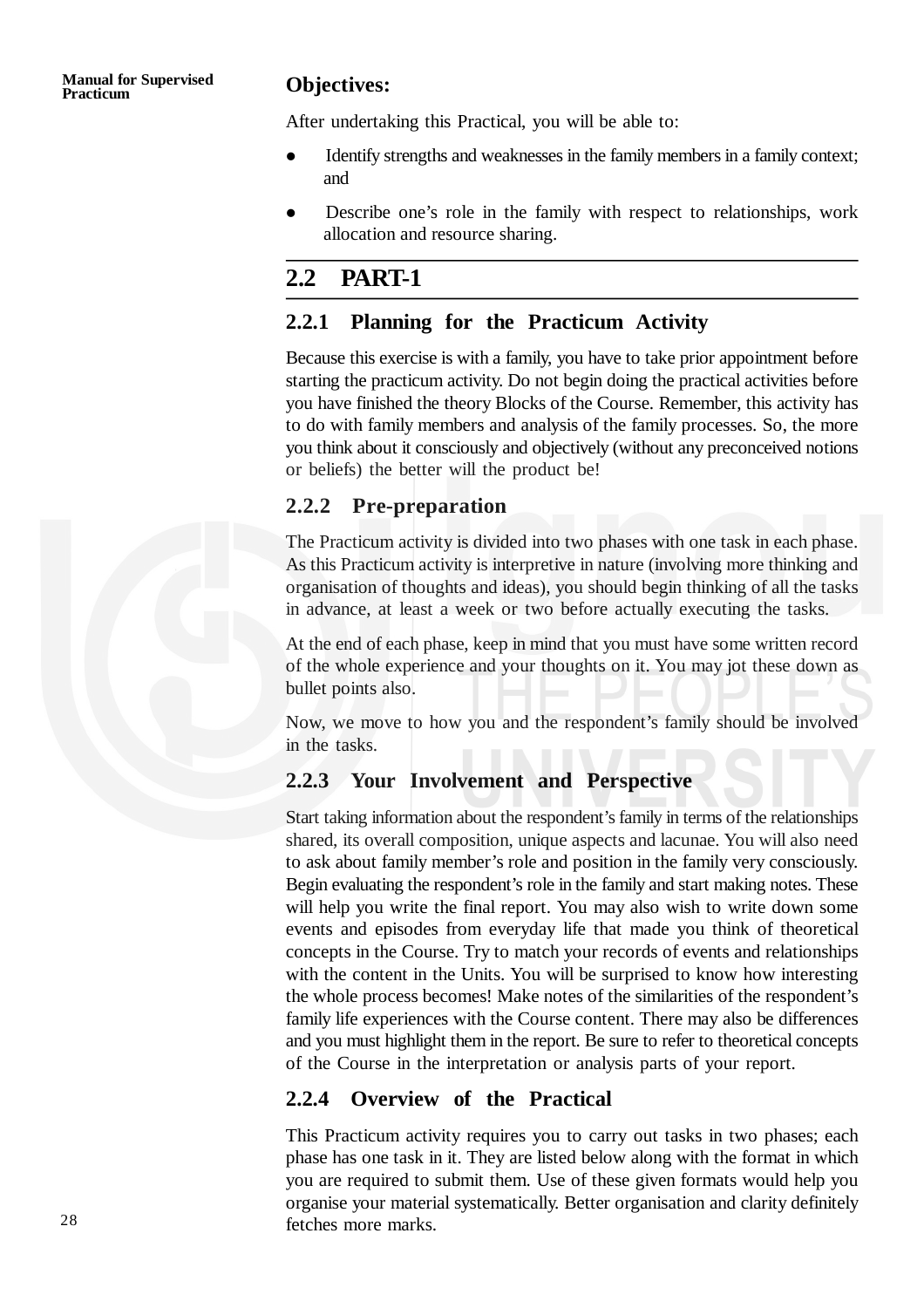# **2.3 PART-2**

## **Activity: Understanding Roles and Responsibilities of Family Members**

## **AIM:**

To understand the family as a functioning unit by discovering the roles and responsibilities of family members.

## **OBJECTIVES:**

After undertaking this Practicum activity, you will be able to:

- Identify strengths and weaknesses in the family members in a family context; and
- Describe one's role in the family with respect to relationships, work allocation and resource sharing.

## **METHOD:**

## **Materials Required:**

Pen, pencil, paper, or tape recorder.

## **Procedure:**

This Practicum activity is divided into two phases:

**Phase 1 :** Interviewing the Respondent

**Phase 2 :** Drawing of Venn Diagram

Identify the family and approach the head or any adult member of the family. Ask him or her if he or she would be willing to participate in an interview with you about his or her family. You may wish to assure the respondent that his or her responses or answers in the interview would be kept confidential. Set up a mutually convenient time with the respondent to conduct the interview. Start taking information about the respondent's family in terms of the relationships shared, overall composition, unique aspects and lacunae. You will also need to ask about each family member's roles, responsibilities and position in the family.

## *PHASE 1: Interview*

## **Tool used : Interview Schedule**

You are required to seek the required information and note down each and every word that a respondent will narrate to you.You may also choose to do an audio recording of the interview and later transcribe the same. Do not forget to prepare a set of questions or the interview schedule before hand.

This interview schedule should be included in your recording of the practicum in the File.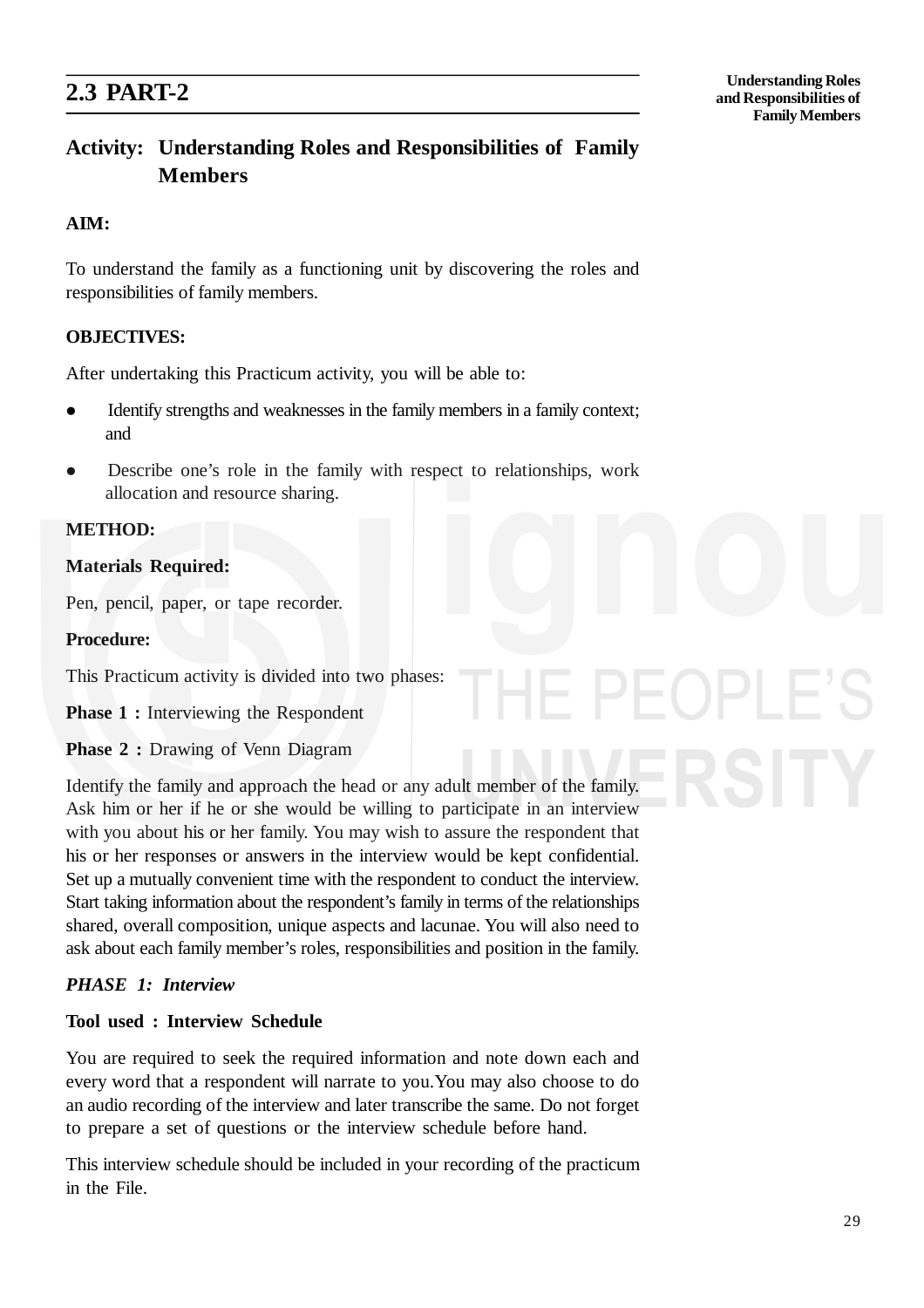**Manual for Supervised** Practicum

You may rephrase the questions if required during the interview and the same should be noted in your practicum.Also, you can further probe the respondent, if required and the same should also be recorded.

You must include the interview schedule that you prepared and the modifications you brought in during the interview, in the final report of this practicum included in the File.

## **FINDINGS**

- $\bullet$ Describe the respondent in the family. Mention the roles the respondent plays and the contributions (material and emotional) he or she makes in the family.
- Introduce other family members and describe some of their characteristics.  $\bullet$
- Mention at least two strengths and weaknesses each family member  $\bullet$ possesses.

| Name:                                                  |
|--------------------------------------------------------|
| About respondent:                                      |
|                                                        |
|                                                        |
|                                                        |
|                                                        |
| Roles played and relationships shared in the family:   |
|                                                        |
| .<br>a a<br><b>Contract Contract Contract Contract</b> |
|                                                        |
| Respondent's contributions to family:                  |
|                                                        |
|                                                        |
|                                                        |
|                                                        |
| Respondent's strengths:                                |
|                                                        |
|                                                        |
|                                                        |
|                                                        |
|                                                        |
|                                                        |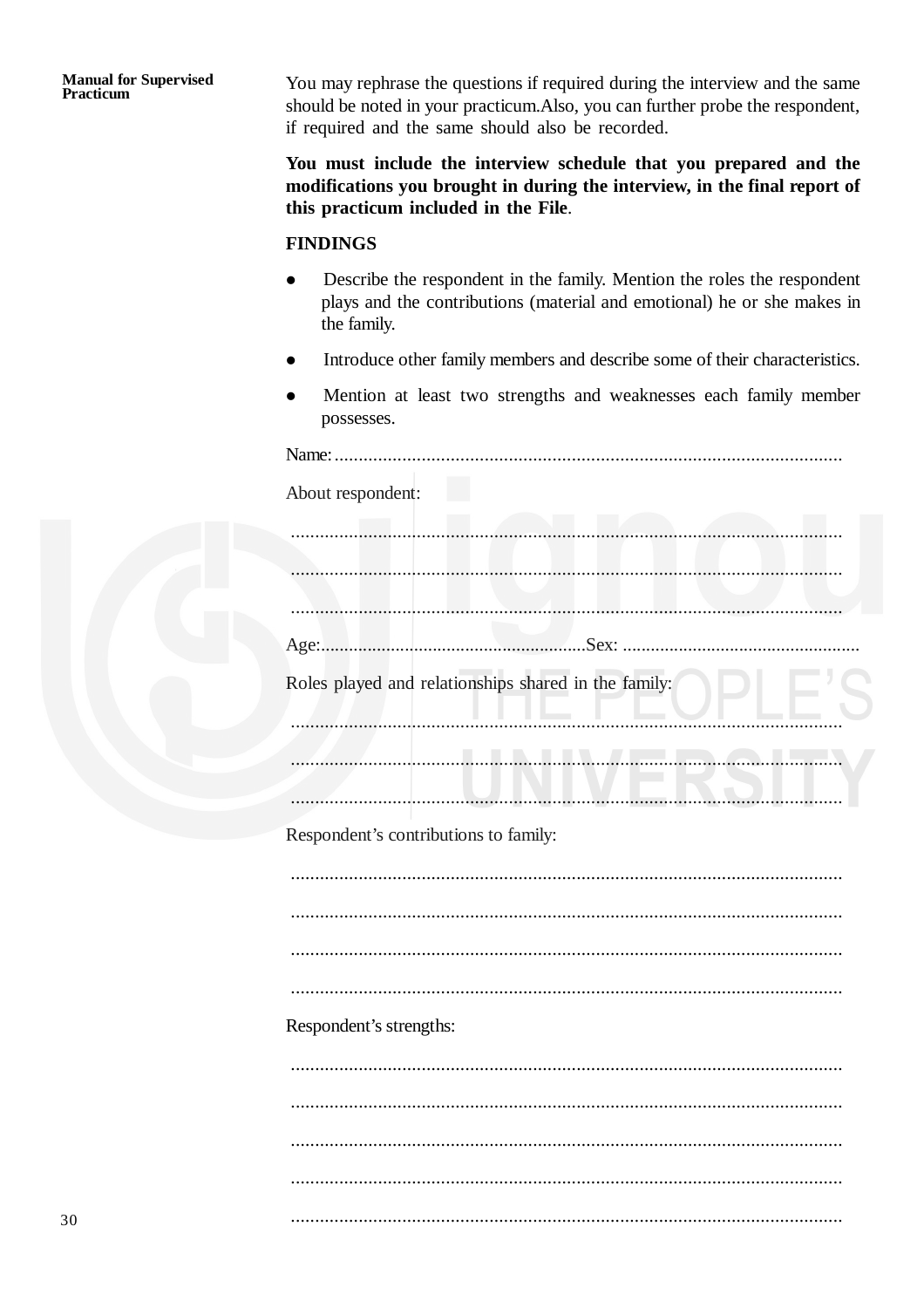Respondent's weaknesses:

**Understanding Roles and Responsibilities of Family Members**

.................................................................................................................. .................................................................................................................. ..................................................................................................................

Strengths and weaknesses of other family members:

.................................................................................................................. .................................................................................................................. .................................................................................................................. .................................................................................................................. ..................................................................................................................

## **Alternative Suggested Formats** *(choose only one)***:**

- **Family picture book** with photographs and written descriptions.
- **Drama script** (written) with introduction and traits of actors (as in family members) and other written descriptions.
- **Talk show introduction** in the form of a CD (Audio or Video Tape)–

You may introduce respondent and others in the family like a talk show host.

## *PHASE 2: Venn Diagram*

## **Exercises**

- Based on the closeness the respondent experiences in each relationship within the family, draw a diagram with subject in the centre and other members around the subject.
- Identify and explain the strengths and weaknesses of each relationship that the subject shares.

## **Format:**

 Diagram or organisational chart, supported with written descriptions for each relationship (You can also make a soft copy using computers).

## **INTERPRETATION OF THE VENN DIAGRAM :**

..................................................................................................................

..................................................................................................................

..................................................................................................................

## **ANALYSIS AND DISCUSSION:**

.................................................................................................................. .................................................................................................................. ..................................................................................................................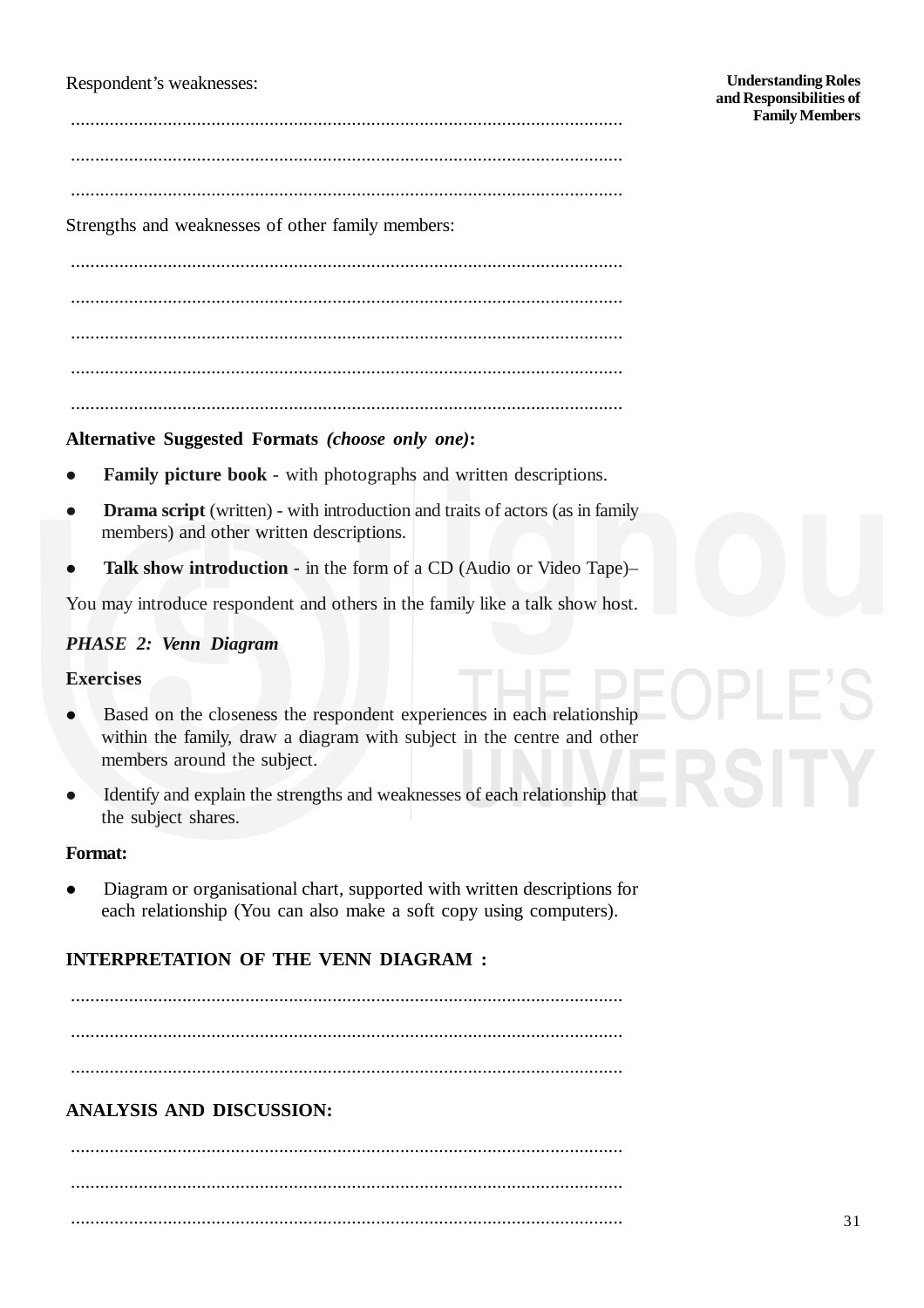**Manual for Supervised Practicum**

In this section you have to write down your inferences and analysis regarding the roles and responsibilities played by each family member. This is a combined analysis and discussion of the data and findings of both Phase 1 and Phase 2 of this Practical. Try to match your records of events and relationships with the content in the Units. You will be surprised to know how interesting the whole process becomes! Make notes of the similarities of the respondent's family life experiences with the Course content. There may also be differences and you must highlight them in the report. Be sure to refer to theoretical concepts of the Course in the interpretation or analysis parts of your report.

## **CONCLUSIONS:**

.................................................................................................................. .................................................................................................................. .................................................................................................................. .................................................................................................................. .................................................................................................................. .................................................................................................................. ..................................................................................................................

In this section, you have to conclude this practicum in about 500-750 words. Here, you have to record the inferences that you have been able to draw on the basis of this practical and write how far you have been able to meet the objectives of this practical activity like identifying strengths and weaknesses in the family members, importance of one's role in the family with respect to relationships, work allocation and resource sharing. Broadly, you need to focus on the findings and the interpretations of the same.

## **REFLECTIONS:**

.................................................................................................................. .................................................................................................................. .................................................................................................................. .................................................................................................................. .................................................................................................................. .................................................................................................................. .................................................................................................................. ..................................................................................................................

In a simple paragraph of about 250 words, reflect on your experience while performing this practicum.

You may state how you went about doing this practical, and how your respondents reacted towards you.You may comment on the behaviour of the participant(s) in the course of this activity. You may state the extent to which the aim and objectives of this practical exercise could be met. Also, write about your inner self experience in the course of this practicum.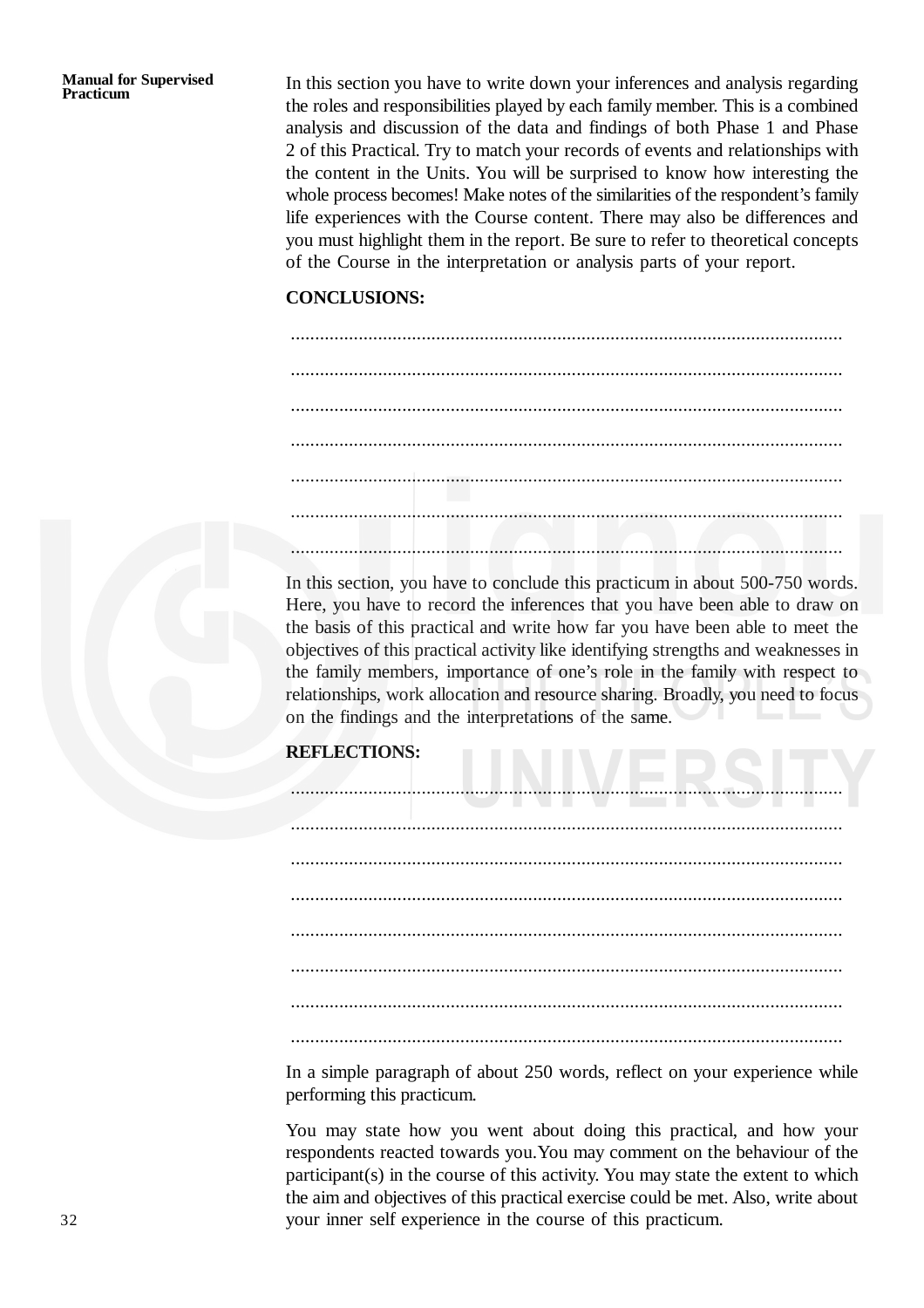## **2.4 PART-3**

## **Illustration of Written Report of this Practical**

## **AIM:**

To understand the family as a functioning unit by discovering the roles and responsibilities of family members.

## **OBJECTIVES:**

After undertaking this Practicum activity, you will be able to:

- Identify strengths and weaknesses in the family members in a family context; and
- Describe one's role in the family with respect to relationships, work allocation and resource sharing.

## **METHOD:**

## **Materials Required:**

Pen, pencil, paper, or tape recorder.

### **Procedure:**

I had identified Mrs. Meera Iyyar as a respondent for this practicum activity. She is 35 years old. She is married and has two children. She is a housewife and lives with her mother-in-law, husband and two childern. I approached her and discussed about her participation in the practicum activity. Firstly, she hesitated, but after seeing my practicum manual and some discussion regarding the programme [M.Sc.(CFT)], she was convinced and gave her consent for this practicum activity. But she did not want to mention her and other family members' name, hence in practicum report I have changed the original name of respondent. We decided Monday 7th June, 2019 for this practicum activity. I reached her place on time. She had done daily household chores and had enough free time to provide me the information required for this activity. After some informal talks, I started asking her questions related to herself, her roles and responsibilities in the house. Then I asked about the other family members, their roles and responsibilities in the family. It took about 90-120 minutes to get whole information. I noted down each and every information on paper. After completion of this activity she offered me tea. I thanked her for her cooperation and hospitality and took her leave.

## **FINDINGS:**

## **Tool Used and Responses Obtained:**

*Here you have to write (1) the interview schedule prepared by you, (2) the actual verbatim of the interview - both the questions asked and the answers.*

I am presenting the roles and responsibilities of each family member in two ways, these are simply in word format and through Venn diagram. Let us see the first method of presenting the roles and responsibilities of each family member.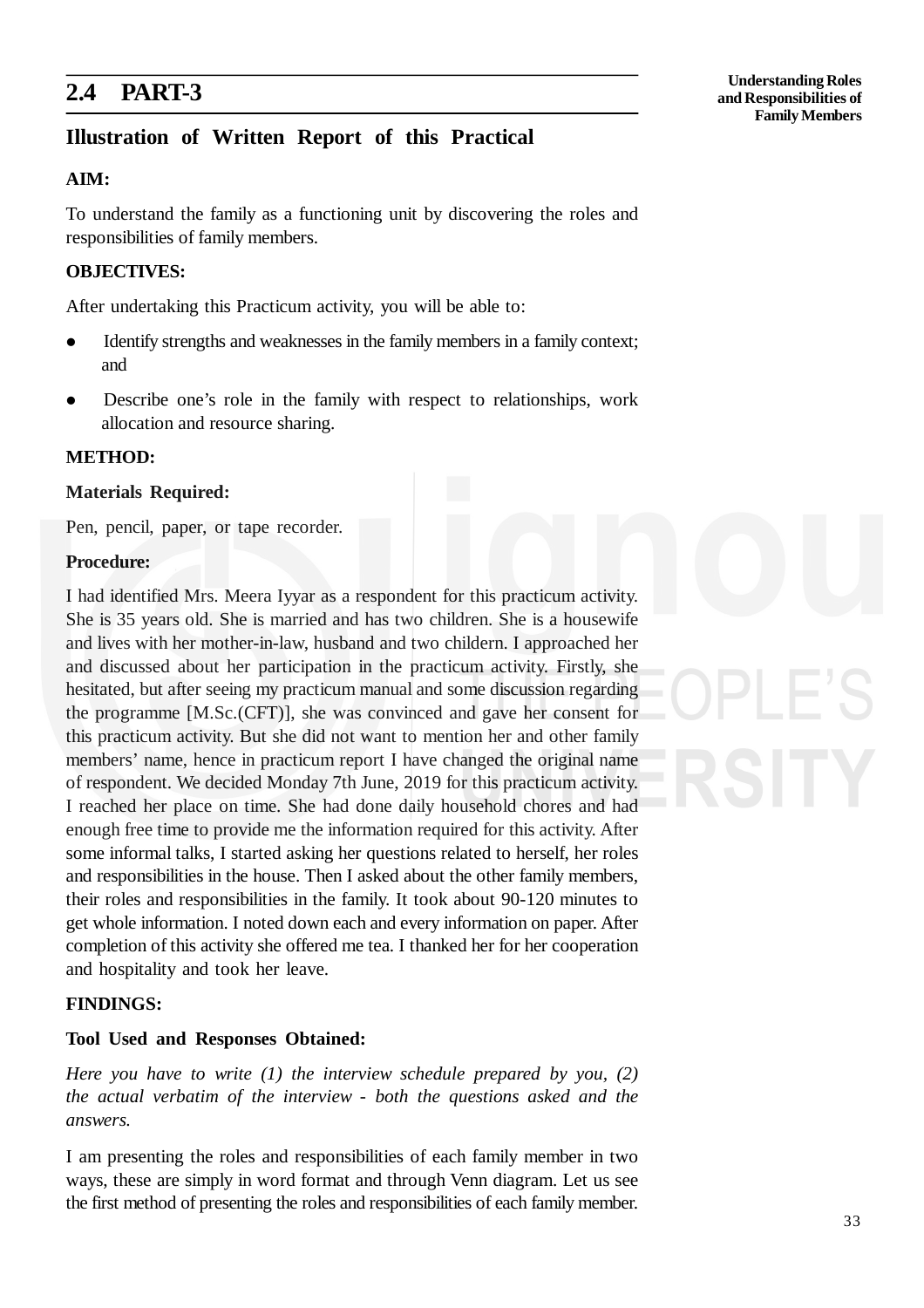### **PHASE 1: Meet the Respondent's Family**

**Name:** Meera

**About Meera:** Meera has short height and dark complexion. She is a very helpful person. She is hardworking and intelligent. She is very sensitive and gets hurt easily. She also gets angry very easily.

**Age:** 35 years **Sex:** Female

**Roles played and relationships shared in the family:** She is a housewife, mother and daughter-in-law in her family of procreation. She has two children. She is married to a businessman; he has a shop of his own. They have their own house in Patna. In her family of procreation, she is the eldest daughterin-law. She has one younger brother-in-law who got married last year and lives separately.

Sometimes, she also helps her husband in his shop. She has two children; eldest is daughter, who is 10 years of age named Shyama and a 3 year old son named Abhishek. Her daughter goes to school and her son is at home yet.

**Contributions to family:** She provides emotional support to her family and responds to their needs, for example when children need to share something with her, she gives them time and a patient hearing. She also contributes to the family by helping her husband in his business so she gives some financial support also.

She has a lot of responsibilities at home (like child care, kitchen chores, managing finances etc.) and executing them properly is a goal for her.

**Her strengths:** She has the ability to motivate and care for others, like her children and other family members, e.g. her mother-in-law. She is also good at managing finances and family income. She keeps all the expenses in check and uses the money after planning for the future. She emphasises discipline with children.

**Her weaknesses:** She can get upset easily over petty matters, is short tempered, and often cannot communicate her worries frankly.

**Her mother-in-law's strength:** She has kept the family together, has foresight.

**Her mother-in-law's weaknesses:** If she gets annoyed, it is difficult to please her. She is not willing to accommodate newer views of younger members.

**Shyama's strength:** Her daughter is very beautiful, as she has taken on her 'Dadi' (grandmother). She is very helpful and responsible. She does her homework independently and on time. She likes to play outdoor games.

**Shyama's weaknesses:** She has to be coaxed to eat, is very fussy in eating… especially fruits and vegetables. She hates drinking milk!!

**Abhishek's strengths:** He is not a very demanding child, very playful. He can be taken care of by anyone in the family.

**Abhishek's weakness:** He can be very adamant (*ziddi*) at times.

*Similarly, you have to write for all the other family members.*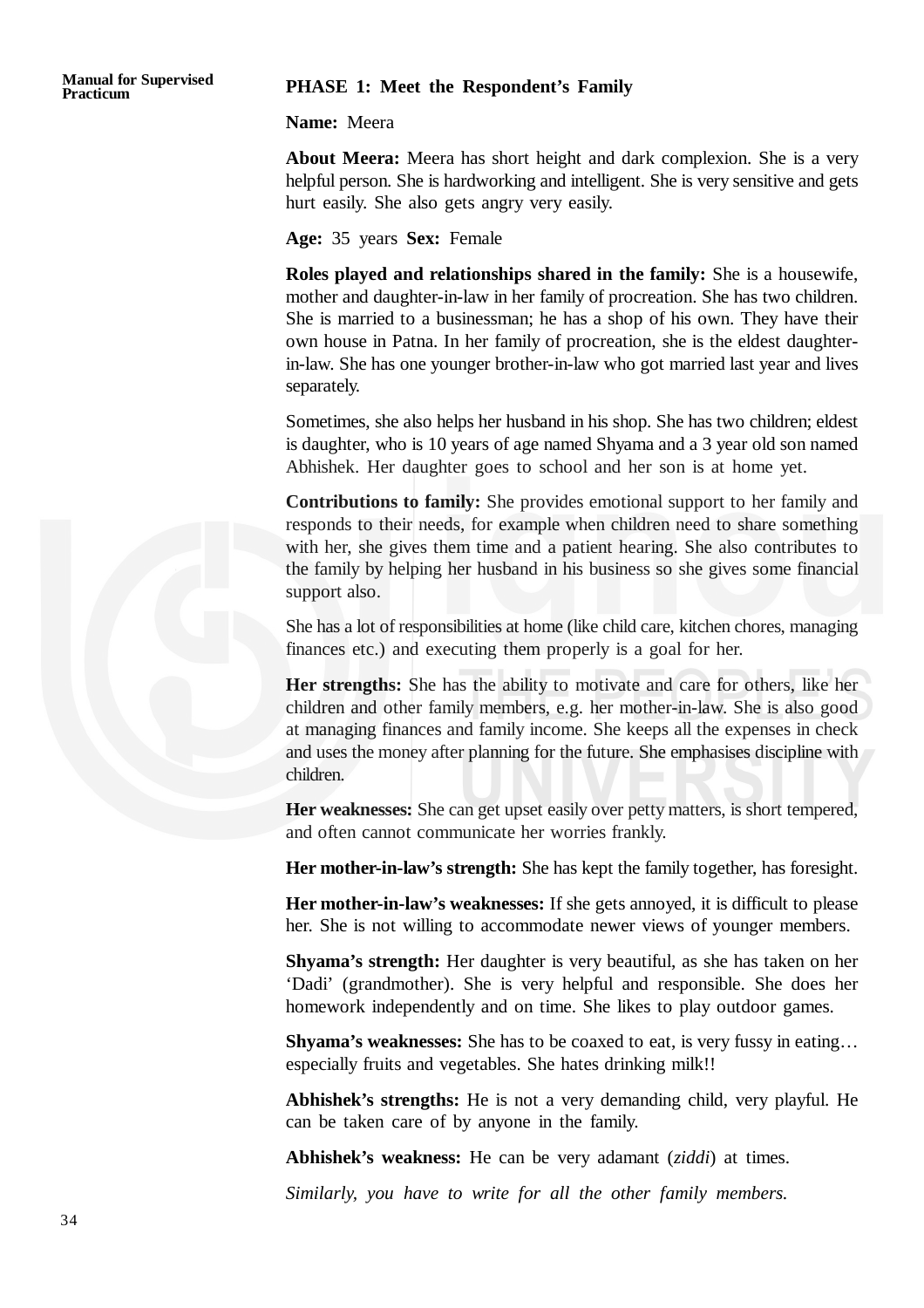## **PHASE 2 : Venn Diagram**

**Understanding Roles and Responsibilities of Family Members**



## **INTERPRETATION OF THE VENN DIAGRAM**

For ease in interpretation, the family members are given numbers which are denoting the closest relationship and moving on to the farthest. The distance is indicated from the length of the arrows. The above diagram shows that Meera is emotionally closest to her daughter. This is followed by her husband. She does not experience too much emotional closeness to her mother-in-law.

## **Reasons for closeness or distance**

**Daughter:** Meera as a mother knows her very well. She understands her perfectly like no one else can. She comes to know of her needs even before she tells her. There is a strong bond between them. She is extremely caring and protective.

**Husband:** They are almost of the same age and earlier were in college together. They are almost like friends. Meera shares everything about herself with him. He understands Meera very well and is extremely helpful during any crisis situation.

**Son:** Meera's son is very adament. He often stays with his *dadi* (paternal grandmother). He loves his mother but does not express it often. At times Meera cannot judge what his reactions would be to Meera's behaviours.

**Mother-in-law:** Meera's mother-in-law and Meera do not get along too well. They are pleasant to each other but she does not approve of many things Meera does. On occasion, she complains about Meera to her mother and compares Meera with her daughter.

*Note: You can add concentric circles to the family relationships also. The first circle in the middle indicating the closest relationship followed by other, wider circles encompassing the one in the centre.*